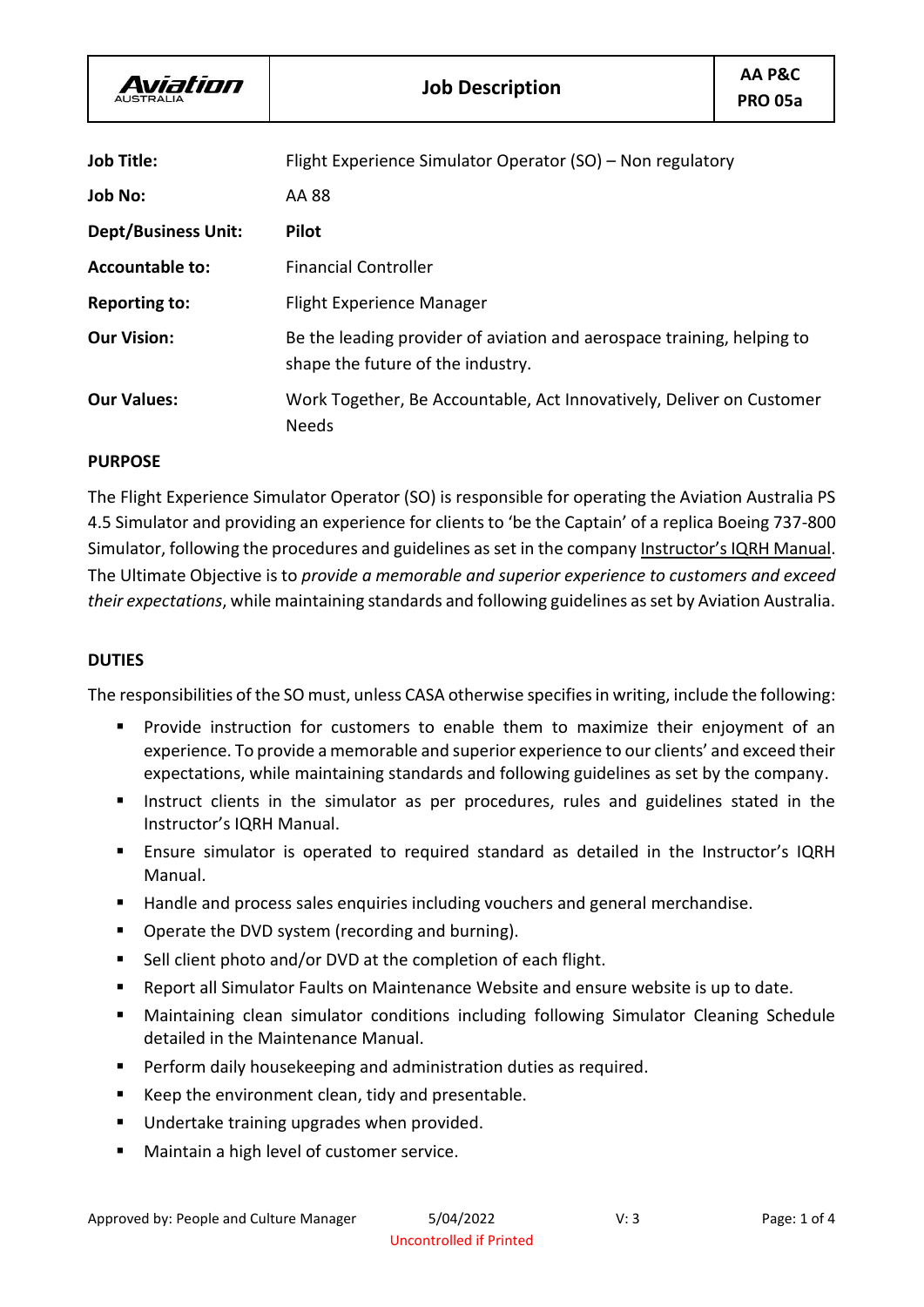

- Maintain a high level of presentation and professionalism throughout all aspects of the business.
- Be punctual and maintain the required personal dress and grooming standards.
- To act in a sales/customer service role when not instructing in the simulator.
- To maintain the simulator in top operating order in accordance with the training manuals and in cooperation with the Franchisor representative from Pacific Simulators 2010 Limited.
- Undertake other duties as required by the accountable / reporting manager and senior management.
- Comply with the requirements of Aviation Australia's:
	- o Code of Conduct
	- o Work Health and Safety legislation
	- o Policies and procedures

# **AUTHORITIES**

**Aviation** 

The Flight Experience Simulator Operator has the authority to:

■ Educate, counsel and/or discipline students in compliance with the organisation's policies and procedures.

# **SELECTION CRITERIA**

# **Qualifications**

Essential

■ Commercial Pilot Licence

# **Desirable**

- Flight Instructor Rating
- A recognised qualification in instructional delivery and/or instructional design

# **Experience**

# Essential

▪ Appropriate pilot training experience in a practical and theoretical environment to successfully fulfil the requirements of this role.

# Desirable

■ Experience in the vocational training sector or in training/learning and development environment.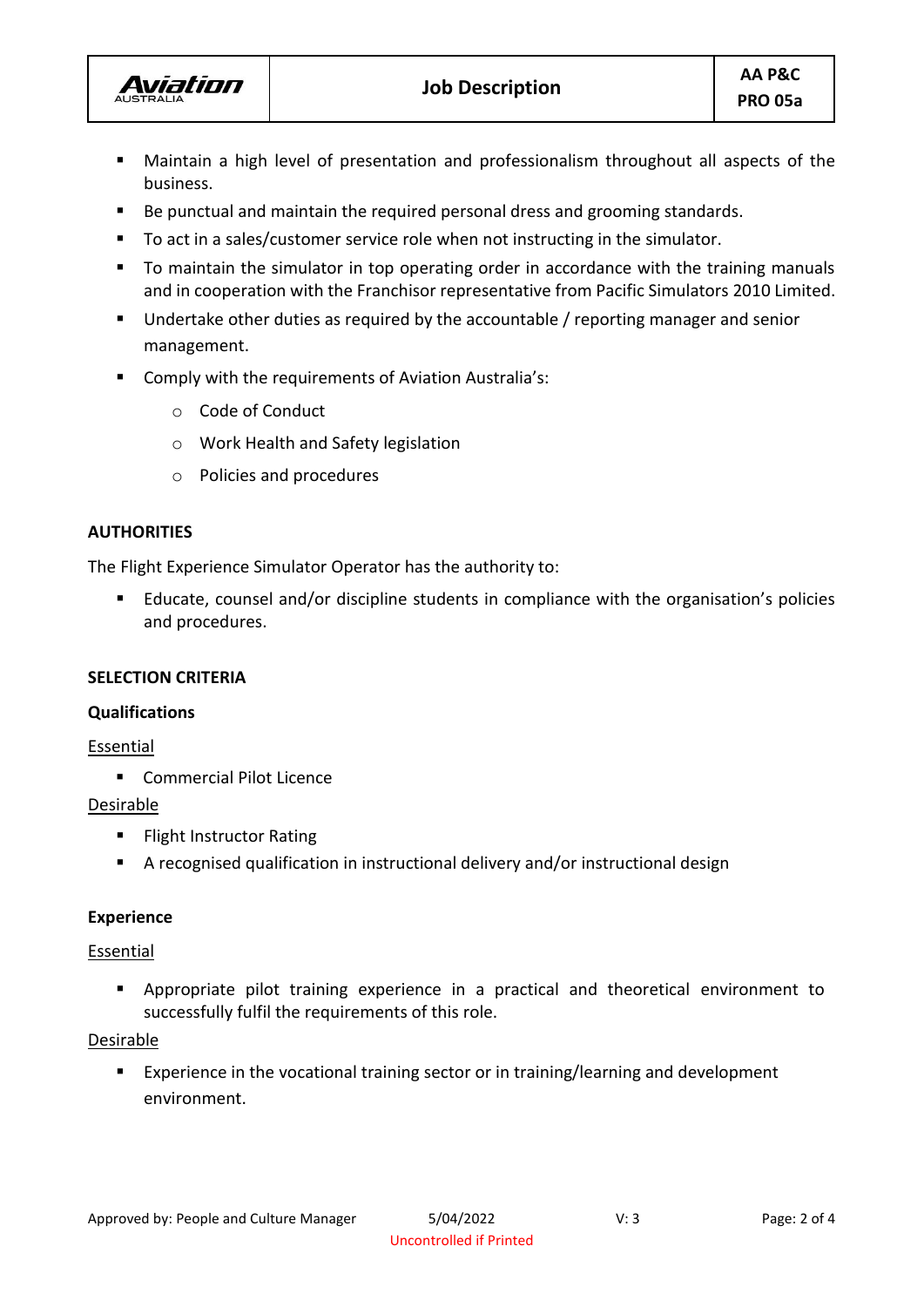

#### **Knowledge and Skills**

# Essential

- Demonstrated experience and/or knowledge of how to effectively work with a diverse workforce, to ensure the workplace is safe from discrimination, bullying, harassment or sexual harassment.
- Proven ability to utilise relevant experiences and instructional techniques in a vastly challenging, highly structured learning environment.
- High level facilitation skills for a range of learning styles.
- Demonstrated ability to exercise effective leadership, including initiating action, giving direction and setting appropriate standards of behaviour.
- Superior interpersonal and customer service skills with the ability to display a courteous and professional manner at all times.
- Excellent written and oral communication skills with high level attention to detail and accuracy.
- Ability to interpret and apply legislation, regulations, policies and procedures.
- Demonstrated ability to resolve issues through negotiation and consultation with other team members.
- Well-developed problem-solving skills.
- Demonstrated ability to deal with sensitive issues and maintain confidentiality.
- Strong organisational skills with the capacity to prioritise work, deal with competing demands, manage time effectively and ensure completion of tasks within deadlines.
- Strong computer literacy skills with proficiency in Microsoft Office suite of applications and the ability to become an effective user of new computer systems.
- Preparedness to undertake training as required.

#### Desirable

- Knowledge and understanding, or the ability to rapidly acquire knowledge and understanding of:
	- o Aviation regulatory environment as it relates to licencing and training of pilots.
	- $\circ$  ASQA standards and how compliance against these standards is maintained and demonstrated;
	- o Relevant Commonwealth or State/Territory legislation that applies to aviation training.